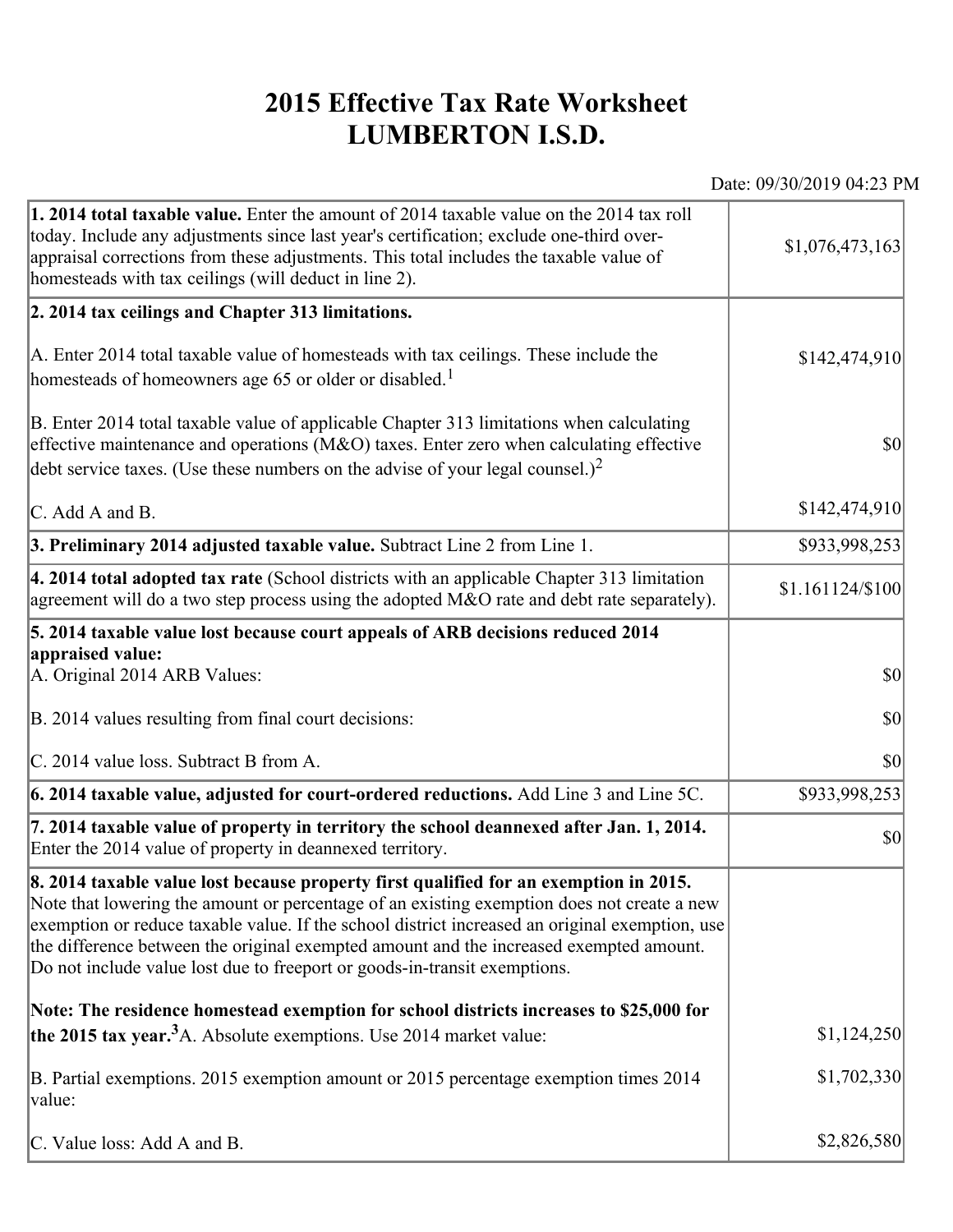| 9. 2014 taxable value lost because property first qualified for agricultural appraisal (1-<br>d or 1-d-1), timber appraisal, recreational/scenic appraisal or public access airport<br>special appraisal in 2015. Use only properties that qualified in 2015 for the first time; do<br>not use properties that qualified in 2014.                                                                                                                                                                                                                                                                                                                                                                     |                 |
|-------------------------------------------------------------------------------------------------------------------------------------------------------------------------------------------------------------------------------------------------------------------------------------------------------------------------------------------------------------------------------------------------------------------------------------------------------------------------------------------------------------------------------------------------------------------------------------------------------------------------------------------------------------------------------------------------------|-----------------|
| A. 2014 market value:                                                                                                                                                                                                                                                                                                                                                                                                                                                                                                                                                                                                                                                                                 | \$0             |
| B. 2015 productivity or special appraised value:                                                                                                                                                                                                                                                                                                                                                                                                                                                                                                                                                                                                                                                      | 30              |
| C. Value loss. Subtract B from A.                                                                                                                                                                                                                                                                                                                                                                                                                                                                                                                                                                                                                                                                     | \$0             |
| 10. Total adjustments for lost value. Add lines 7, 8C and 9C.                                                                                                                                                                                                                                                                                                                                                                                                                                                                                                                                                                                                                                         | \$2,826,580     |
| 11. 2014 adjusted taxable value. Subtract Line 10 from Line 6.                                                                                                                                                                                                                                                                                                                                                                                                                                                                                                                                                                                                                                        | \$931,171,673   |
| 12. Adjusted 2014 taxes. Multiply Line 4 by Line 11 and divide by \$100.                                                                                                                                                                                                                                                                                                                                                                                                                                                                                                                                                                                                                              | \$10,812,057    |
| 13. Taxes refunded for years preceding tax year 2014. Enter the amount of taxes refunded<br>by the district for tax years preceding tax year 2014. Types of refunds include court<br>decisions, corrections and payment errors. Do not include refunds for tax year 2014. This<br>line applies only to tax years preceding tax year 2014.                                                                                                                                                                                                                                                                                                                                                             | \$7,958         |
| 14. Adjusted 2014 taxes with refunds. Add Lines 12 and 13.                                                                                                                                                                                                                                                                                                                                                                                                                                                                                                                                                                                                                                            | \$10,820,015    |
| 15. Total 2015 taxable value on the 2015 certified appraisal roll today. This value<br>includes only certified values and includes the total taxable value of homesteads with tax<br>ceilings (will deduct in Line 17). These homesteads include homeowners age 65 or older or<br>disabled.                                                                                                                                                                                                                                                                                                                                                                                                           |                 |
| $\vert$ A. Certified values only: <sup>4</sup>                                                                                                                                                                                                                                                                                                                                                                                                                                                                                                                                                                                                                                                        | \$1,060,827,830 |
| <b>B. Pollution control exemption:</b> Deduct the value of property exempted for the current tax<br>year for the first time as pollution control property:                                                                                                                                                                                                                                                                                                                                                                                                                                                                                                                                            | $$-0$           |
| C. Total value. Subtract B from A.                                                                                                                                                                                                                                                                                                                                                                                                                                                                                                                                                                                                                                                                    | \$1,060,827,830 |
| 16. Total value of properties under protest or not included on certified appraisal roll.                                                                                                                                                                                                                                                                                                                                                                                                                                                                                                                                                                                                              |                 |
| A. 2015 taxable value of properties under protest. The chief appraiser certifies a list of<br>properties still under ARB protest. The list shows the appraisal district's value and the<br>taxpayer's claimed value, if any, or an estimate of the value if the taxpayer wins. For each of<br>the properties under protest, use the lowest of these values. Enter the total value.                                                                                                                                                                                                                                                                                                                    | \$823,250       |
| B. 2015 value of properties not under protest or included on certified appraisal roll.<br>The chief appraiser gives school districts a list of those taxable properties that the chief<br>appraiser knows about, but are not included at appraisal roll certification. These properties<br>are not on the list of properties that are still under protest. On this list of properties, the chief<br>appraiser includes the market value, appraised value and exemptions for the preceding year<br>and a reasonable estimate of the market value, appraised value and exemptions for the<br>current year. Use the lower market, appraised or taxable value (as appropriate). Enter the<br>total value. | \$0             |
| C. Total value under protest or not certified: Add A and B.                                                                                                                                                                                                                                                                                                                                                                                                                                                                                                                                                                                                                                           | \$823,250       |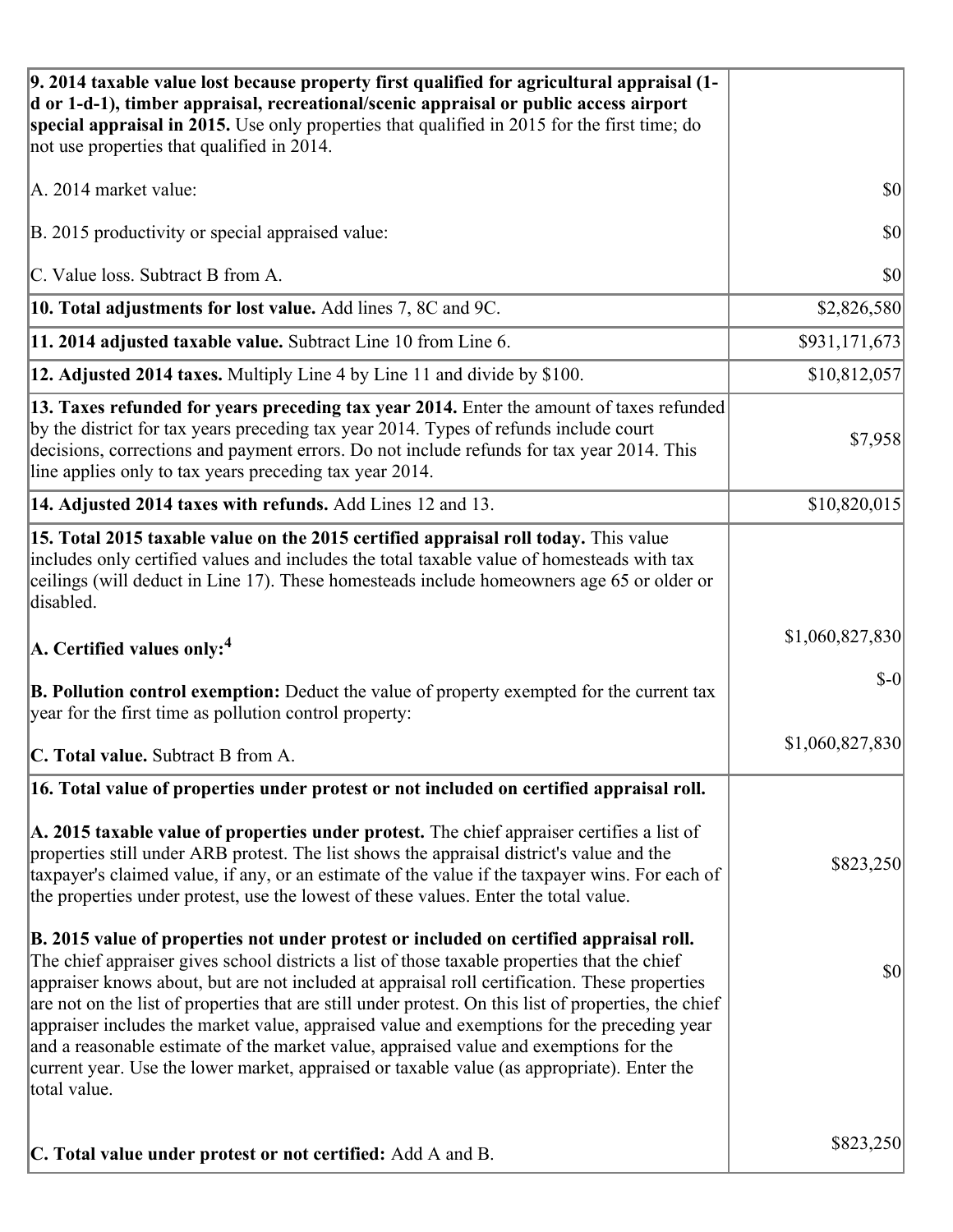| 17. 2015 tax ceilings and Chapter 313 limitations.                                                                                                                                                                                                                                                                                                                                                                             |                  |
|--------------------------------------------------------------------------------------------------------------------------------------------------------------------------------------------------------------------------------------------------------------------------------------------------------------------------------------------------------------------------------------------------------------------------------|------------------|
| A. Enter 2015 total taxable value of homesteads with tax ceilings. These include the<br>homesteads of homeowners age 65 or older or disabled. <sup>5</sup>                                                                                                                                                                                                                                                                     | \$137,182,790    |
| B. Enter 2015 total taxable value of applicable Chapter 313 limitations when calculating<br>effective M&O taxes. Enter zero when calculating effective debt service taxes. (Use these<br>numbers on the advise of your legal counsel.) <sup>6</sup>                                                                                                                                                                            | $\vert$ \$0      |
| C. Add A and B.                                                                                                                                                                                                                                                                                                                                                                                                                | \$137,182,790    |
| 18. 2015 total taxable value. Add Lines 15C and 16C. Subtract Line 17.                                                                                                                                                                                                                                                                                                                                                         | \$924,468,290    |
| 19. Total 2015 taxable value of properties in territory annexed after Jan. 1, 2014.<br>Include both real and personal property. Enter the 2015 value of property in territory<br>annexed by the school district.                                                                                                                                                                                                               | 30               |
| 20. Total 2015 taxable value of new improvements and new personal property located<br>in new improvements. New means the item was not on the appraisal roll in 2014. New<br>additions to existing improvements may be included if the appraised value can be<br>determined. New personal property in a new improvement must have been brought into the<br>taxing unit after Jan. 1, 2014, and be located in a new improvement. | \$40,112,410     |
| 21. Total adjustments to the 2015 taxable value. Add Lines 19 and 20.                                                                                                                                                                                                                                                                                                                                                          | \$40,112,410     |
| $ 22.2015$ adjusted taxable value. Subtract Line 21 from Line 18.                                                                                                                                                                                                                                                                                                                                                              | \$884,355,880    |
| <b>23. 2015 effective tax rate.</b> Divide Line 14 by Line 22 and multiply by \$100.                                                                                                                                                                                                                                                                                                                                           | \$1.223491/\$100 |
| 24. 2015 effective tax rate for ISDs with Chapter 313 Limitations. Add together the<br>effective tax rates for M&O and debt service for those school districts that participate in an<br>applicable Chapter 313 limitations agreement.                                                                                                                                                                                         | \$0.000000/\$100 |

<sup>1</sup>Tex. Tax Code Section 26.012(14)  $2$ Tex. Tax Code Section 26.012(6)  $3$ Tex. Tax Code Section 26.04(a-1) and (c-1)  $4$ Tex. Tax Code Section 26.012(6)  ${}^{5}$ Tex. Tax Code Section 26.012(6)(A)(i)

 ${}^{6}$ Tex. Tax Code Section 26.012(6)(A)(ii)